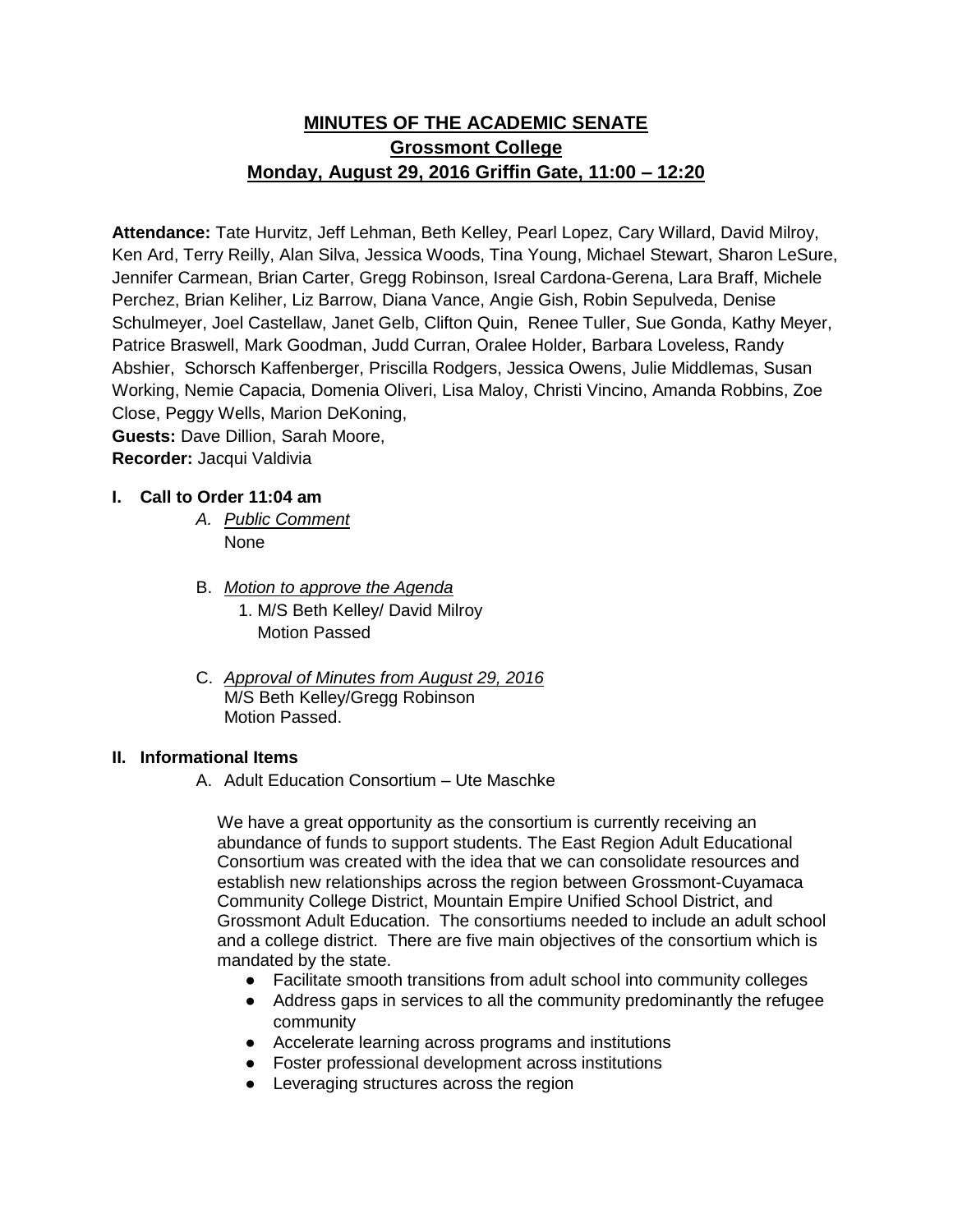This consortium first started in 2013, and started planning into 2014 and received funding by AB 86 Planning Grant. The actual Adult school was founded in 1946 by the need to reintroduce world war II vets back into the workforce. This gave them opportunities to earn their GED or high school diploma. This organization quickly expanded as the need increased. There are now many locations (see Slide 3 &4)

There are 7 program areas that were presented (See Slide 12) These programs are designed to help adults especially the refugee population to learn some basic skills, learn career technical education, and offer pre apprenticeship training.

The programs they are providing are also helping to transition students into the community college and create an educational map to their goals. They also have established relationships with the regional business community in order to develop new employment opportunities.

With many of the same goals as Grossmont for workforce training, AEBG would like to increase engagement with Grossmont and Cuyamaca to help all students get the training they need to enter the workforce and be successful. AEBG has a lot to learn from the community colleges and would like to align with faculty with curriculum, programs and other training as there is currently funding to do so. AEBG would like to set some goals with the community college, and work together to achieve those goals.

AEBG is able to use the funding as they see fit as long as only 5% goes to administrators and 95% goes to student success. This will be measured by the 6 measures of effectiveness (See Slide 14)

This information was presented to AS in order to have future conversations about how this will tie into the workforce development that we are currently working on..

#### **III. President's Report (Tate Hurvitz)**

A. Academic Calendar

The academic calendar committee has recently met and the conversation was about exploring and compressed calendar, with continued dialogue with the AS. They are not yet ready to move forward with a compressed calendar. They are moving forward with a two year calendar which in the past did not work very well. There are putting this two year calendar together with the stipulation that the committee will meet in one year to make sure it is still working well.

The calendar was created to align with the start dates with the city college district. Also, the summer school start dates are after high school graduations dates,and we will have a slightly longer interim intersession again (4 weeks).. There was also talk of moving the registration up beyond the one month it was moved last year. There were a lot of difficult changes that had to be made to make this happen so the registration will not be moved up any further than one month. This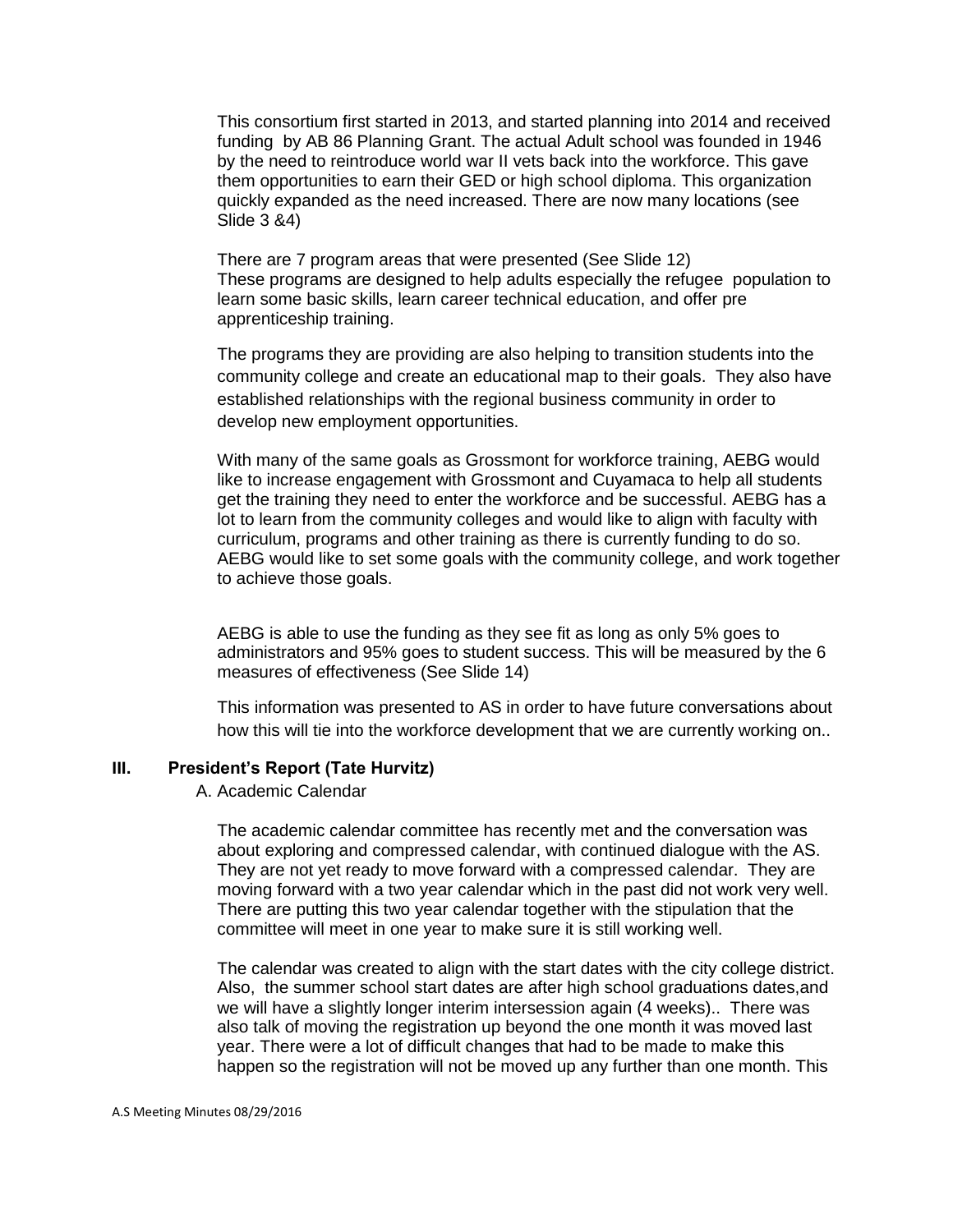will also not be moved anymore because of the prospect of the compress calendar.

Currently we are aligned for the upcoming year with the region for spring break. We will not have the information to know if we are aligned in the 2018-2019 year, but we will still be trying to align.

#### B. Canvas

Training for Canvas is going to begin. A call went out to all departments asking for 10 volunteers to receive training starting in October and in turn will be trainers for the Canvas - as well as serving as out test-rollout in the spring. The Kick off meeting will be October  $4<sup>th</sup>$ , and the training will start a week after that for the 10 volunteers. Going forward there will be several trainings being offered in the spring, and then it will be phased in over summer, fall and spring of 2018. Blackboard will be with us until spring 2018 and then will be discontinued.

#### C. Sabbatical Leave

It is that time of year to attend the Sabbatical Leave workshops if you intend to apply for Sabbatical leave. There are two workshops here at Grossmont; one today September 19 at 5pm, and one on Thursday, September 22 at 12pm. If you have never attended a workshop and intent on applying it is a requirement that you attend a workshop. If you have already attended a workshop, you are not required to attend another one. If it has been more than a year it is recommended that you attend as some of the language has changed.

## D. One Theme Project

The film screening for the One Theme Water Project in Griffin Gate and was attended by over 150 students who participated in the viewing and the post viewing discussion. The Water Fair portion is happening on November  $8<sup>th</sup>$  and  $9<sup>th</sup>$ . If faculty would like their students to participate in this project please send them to the web site<http://www.grossmont.edu/water/> and contact Joan Ahrens. This is well suited to do engagement work with students that is also incorporating this into academic work.

There is some discussion to switch to a new theme for next year. One theme that has come up is Food, and issues around food which lends itself to all sorts of conversations across the disciplines like social justice and equity. This is just one opportunity being discussed. For more information about this please visit the website.

# **IV. COMMITTEES**

A. Professional Development: New "Request for Funding Form - Cindi Harris

The request for travel funds through the Professional Development Office has been a difficult process. There are usually several forms that are not easy to find.